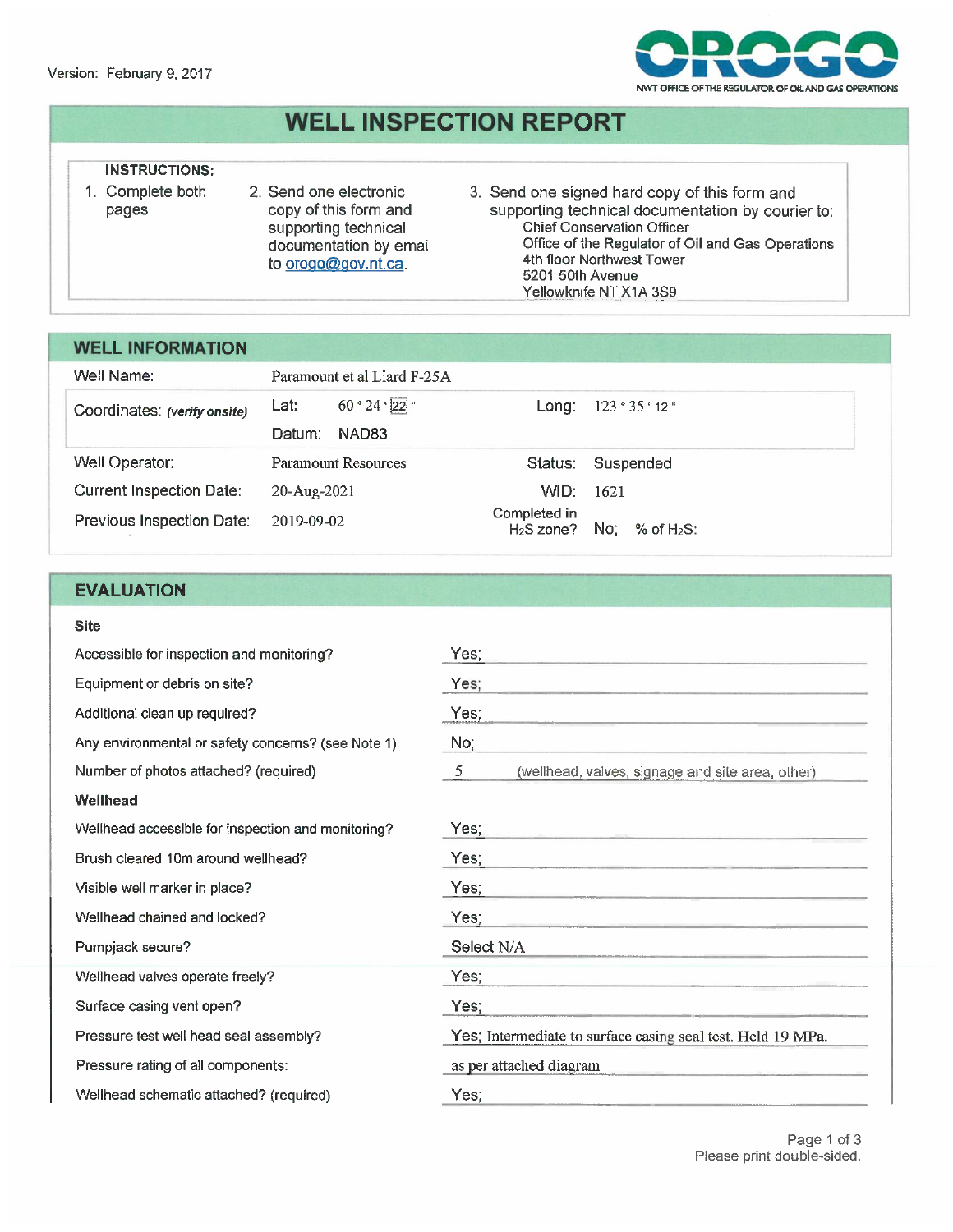

| Evidence of SCVF? Note 1<br>SCVF test conducted?<br>Signs of gas migration outside surface casing? Note 1 |                  | No;<br>Yes; continous bubbles<br><b>STATISTICS/STATISTICS/STATISTICS/STATISTICS</b><br>No;<br>the contract of the contract of the contract of the contract of the contract of the contract of the contract of |                                       |                |                                 |  |                                                                |  |  |
|-----------------------------------------------------------------------------------------------------------|------------------|---------------------------------------------------------------------------------------------------------------------------------------------------------------------------------------------------------------|---------------------------------------|----------------|---------------------------------|--|----------------------------------------------------------------|--|--|
|                                                                                                           |                  |                                                                                                                                                                                                               |                                       |                | Gas migration test conducted?   |  | No;<br><u> 1989 - Johann Marie Berlin, Amerikaansk politik</u> |  |  |
|                                                                                                           |                  |                                                                                                                                                                                                               |                                       |                | Well                            |  |                                                                |  |  |
| Does well contain tubing?                                                                                 |                  | No;                                                                                                                                                                                                           |                                       |                |                                 |  |                                                                |  |  |
| Does well contain pump and rods?<br>Is there a packer/plug above the perfs?                               |                  | No;<br>Yes;<br>the contract of the contract of the contract of the contract of the contract of the contract of                                                                                                |                                       |                |                                 |  |                                                                |  |  |
|                                                                                                           |                  |                                                                                                                                                                                                               |                                       |                | Are tapped bull plugs in place? |  | Yes,                                                           |  |  |
| Shut in production casing pressure:                                                                       | 10 kPa Note 2    |                                                                                                                                                                                                               | Shut in intermediate casing pressure: | 147 kPa Note 2 |                                 |  |                                                                |  |  |
| Shut in production tubing pressure:                                                                       | $0$ kPa Note $2$ |                                                                                                                                                                                                               |                                       |                |                                 |  |                                                                |  |  |
| Include any other readings taken:<br>(Use separate page(s) if needed)                                     |                  |                                                                                                                                                                                                               |                                       |                |                                 |  |                                                                |  |  |

Production Regulations, it is the responsibility of the operator to notify OROGO of any pollution incident as soon as possible.

inspection.

# **COMMENTS:**<br>No signs H2S.

No signs H2S. Facility equipment on site for cleanup

Unable to function intermediate casing valve. One is siezed open and other is closed.

Pressure test intermediate / surface casing seals to 19 MPa. Held 10 minutes. Intermediate spool seals held 19 MPa presssure.

# *"I certify on the basis of personal knowledge of operations undertaken at the above named well that the above information is accurate. 11*

| Name      | John Hawkins                   | Phone        | (403) 793-4586 Ext            |
|-----------|--------------------------------|--------------|-------------------------------|
| Title     | Director Asset Management      | E-Mail       | richard.bean@paramountres.com |
| Operator  | Paramount Resources Ltd        | Inspected by | Justin Dusty Schneider        |
| Signature |                                | Date         |                               |
|           | Responsible Officer of Company |              |                               |

r aye z or 3<br>babia-aidunk Please print double-sided.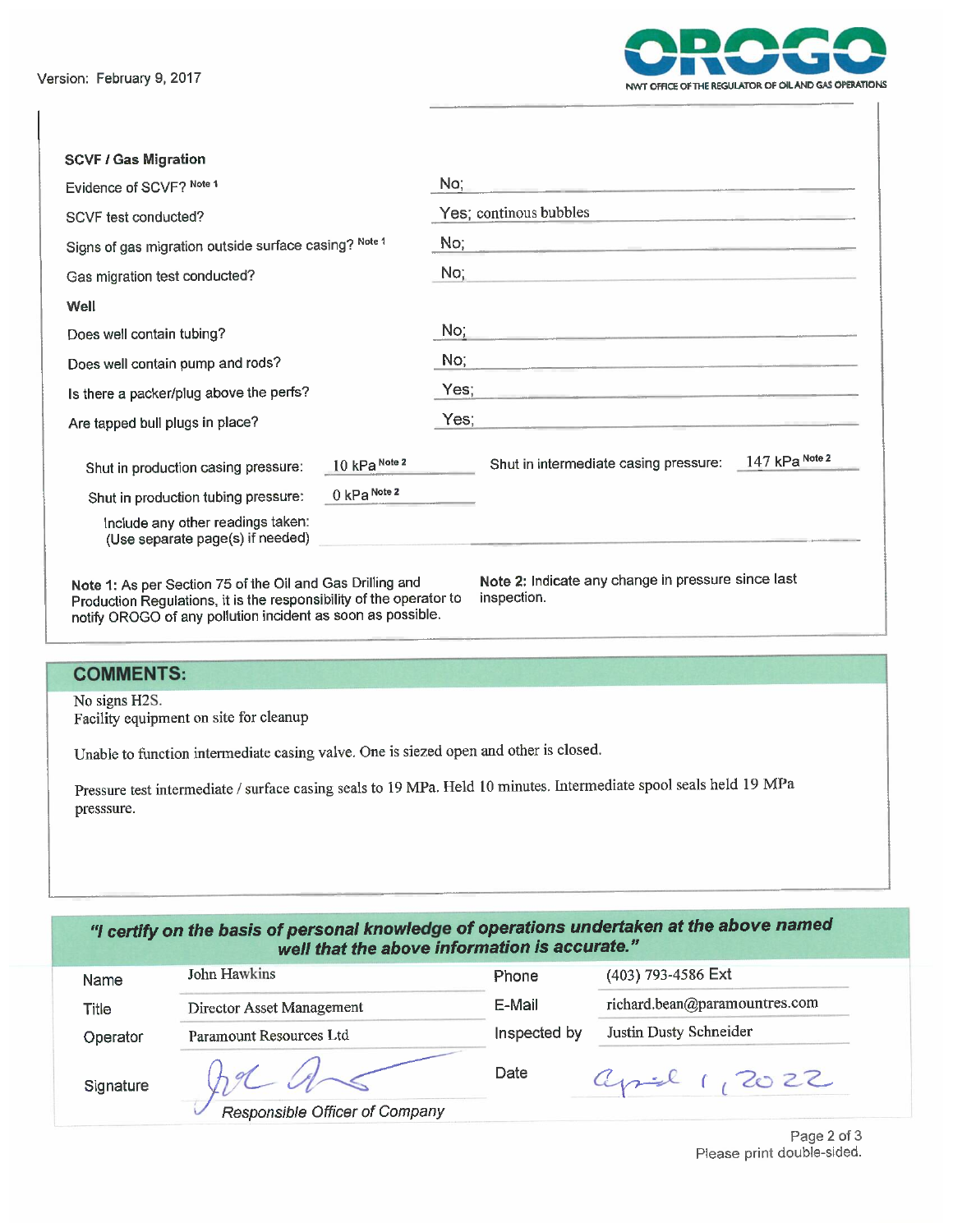Version: February 9, 2017



| <b>OROGO</b> use only                                            |                                             |                 |                           |  |  |  |
|------------------------------------------------------------------|---------------------------------------------|-----------------|---------------------------|--|--|--|
| The details of this document have been examined and verified by: |                                             |                 |                           |  |  |  |
|                                                                  |                                             | Job Designation |                           |  |  |  |
| Well Identifier                                                  |                                             | Signature       | <b>Approval Authority</b> |  |  |  |
| Unique Well<br><b>Identifier</b>                                 | 30/<br>-<br>(eg.300 / A01 60-00 120-00 / 0) | Date            |                           |  |  |  |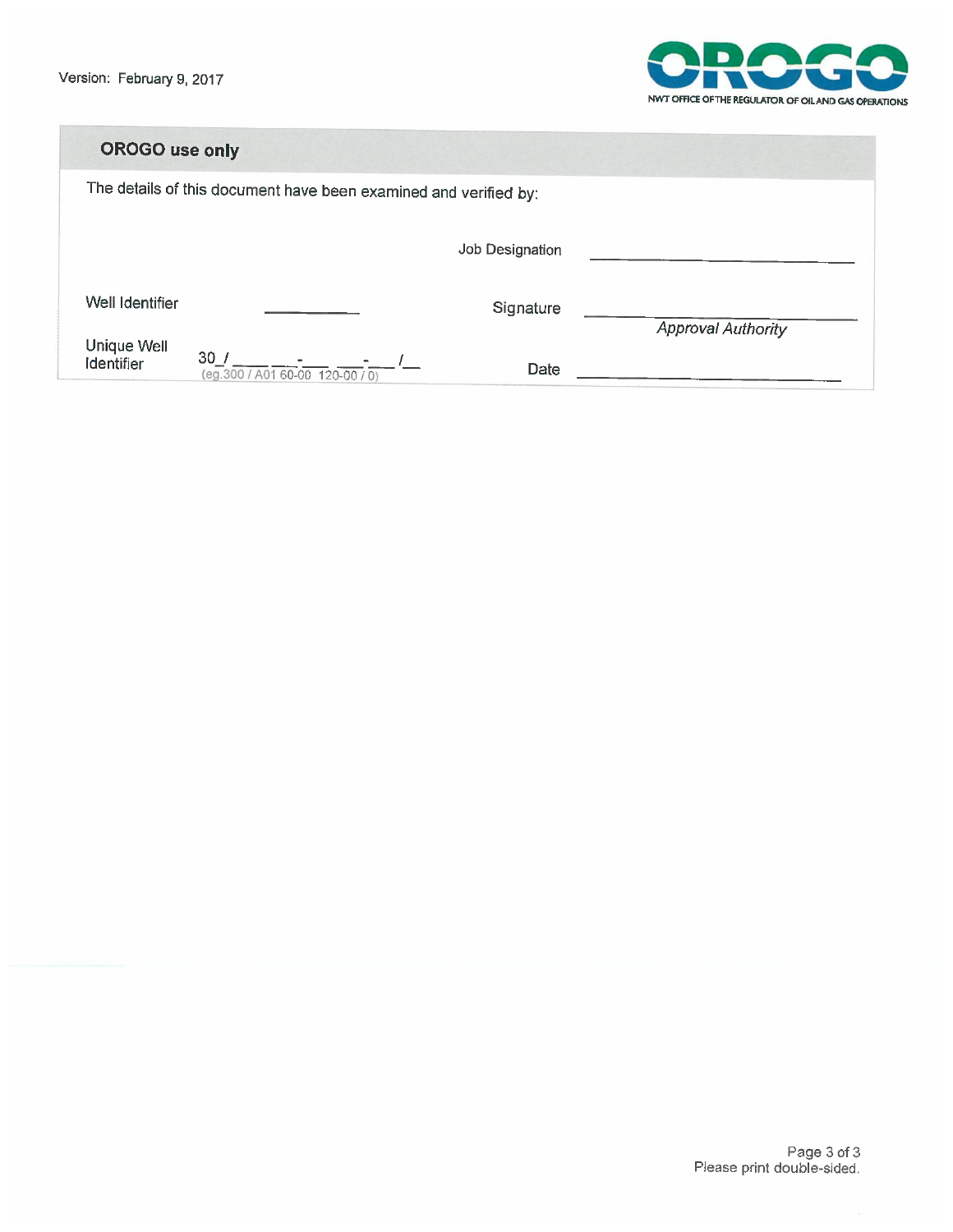Paramount et al Liard F-25A WID #1621 Suspended Well Inspection Photos August 20, 2021

Ariel Lease Photo:

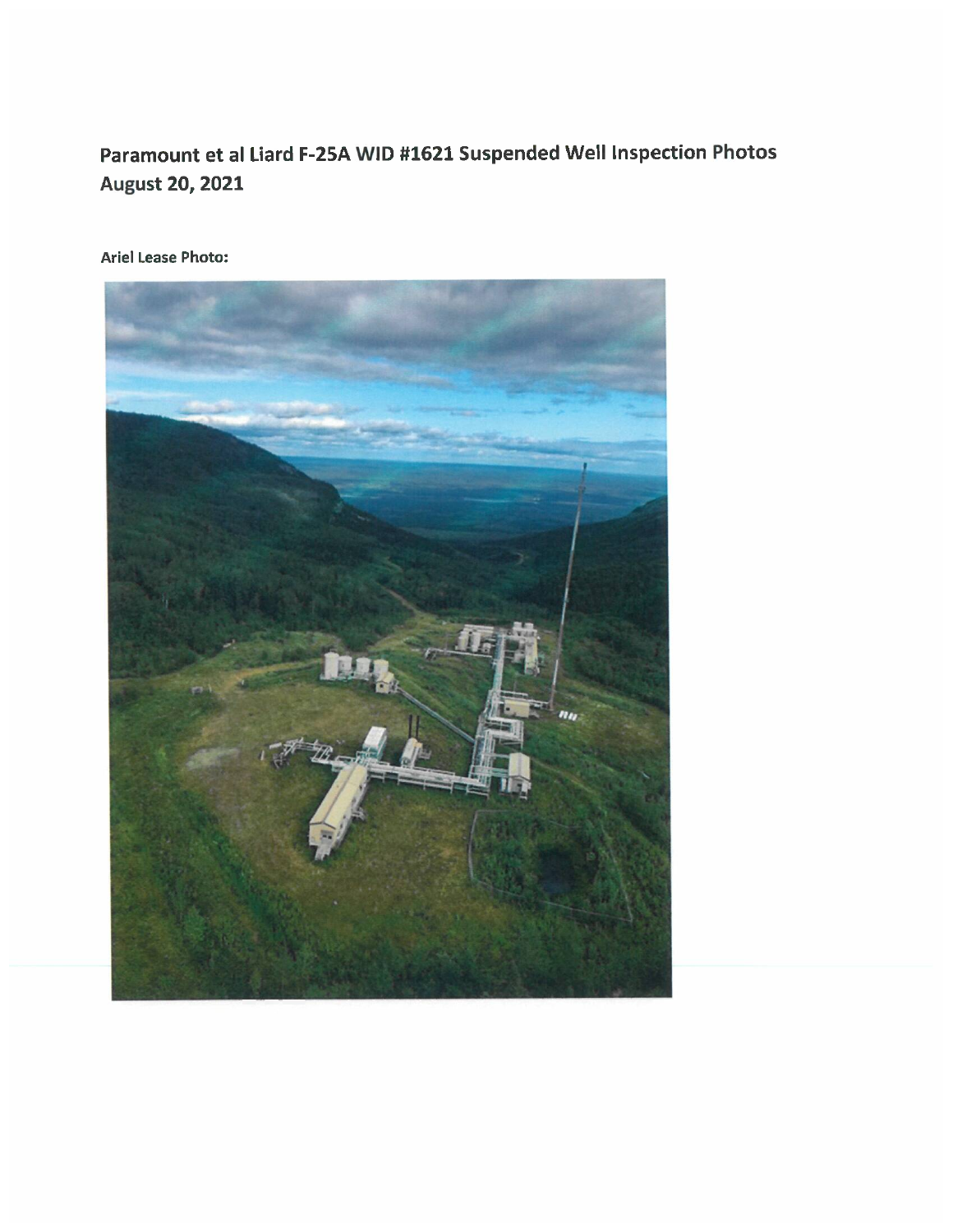### Signage:



## Wellhead & valves:

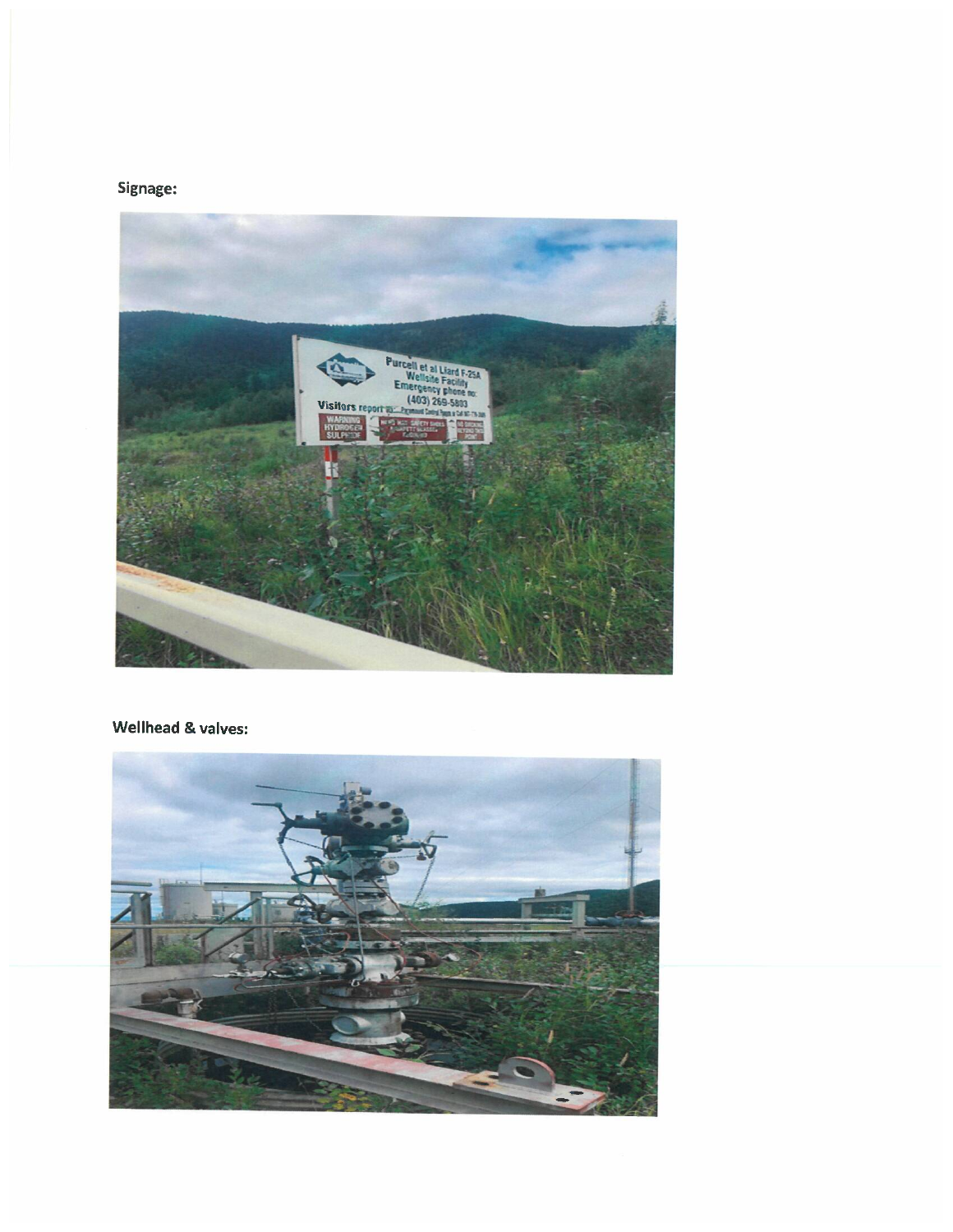